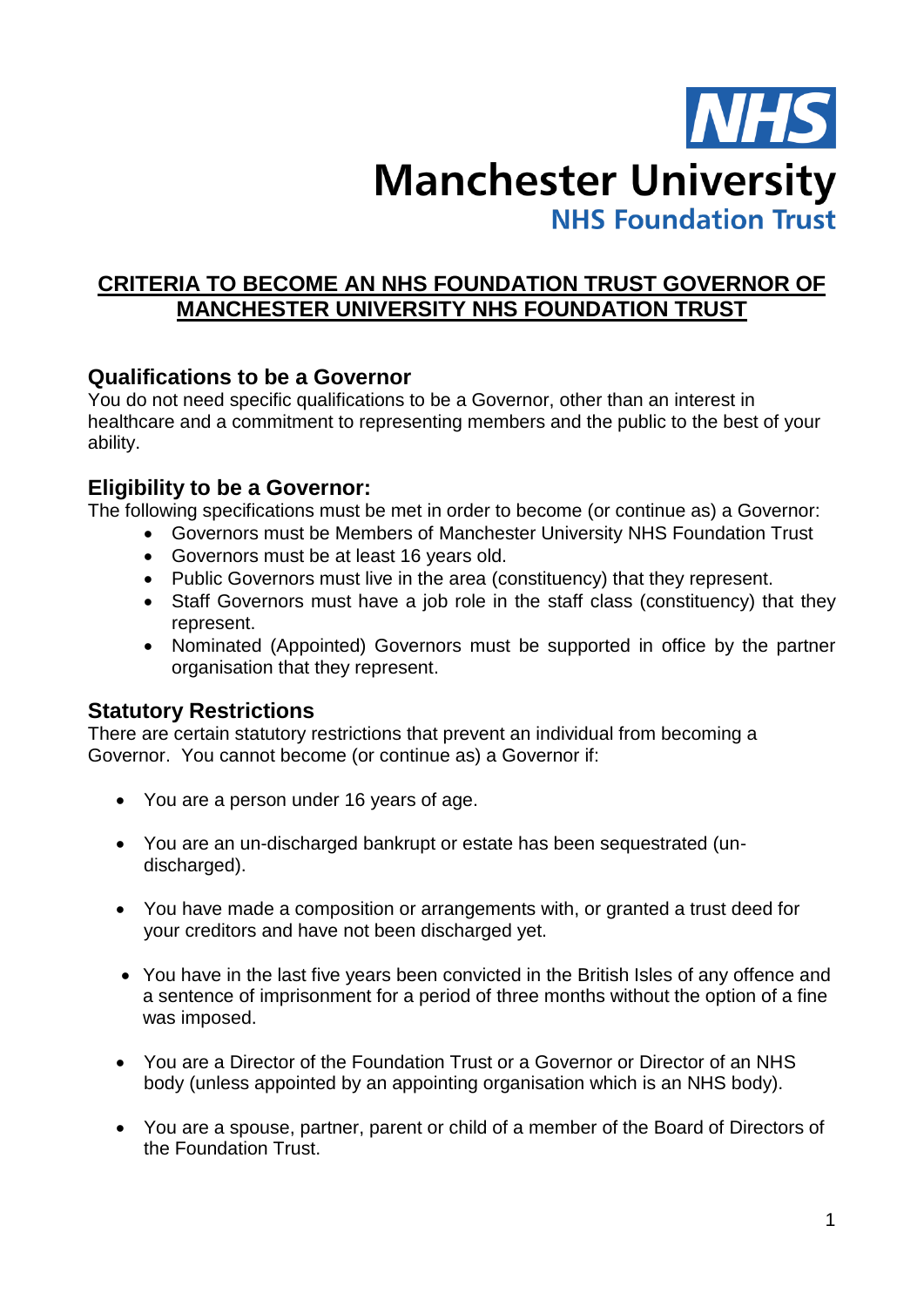- You are a member of a local authority's Scrutiny Committee covering health matters.
- You are subject to a Sex Offender Order.
- You have been dismissed from paid employment with an NHS body in the last two years for reasons other than redundancy.
- Your position as Chair, member or Director of an NHS body has been terminated on the grounds that the appointment is not in the interest of the health service, for nonattendance at meetings or for non-disclosure of a pecuniary interest.
- You failed to sign and deliver to the Secretary a statement (in the form required by the Secretary) confirming acceptance and adherence of the Trust's Code of Conduct for Governors.
- You have been removed as a Governor or Member due to committing a serious breach of the Code of Conduct or acted in a manner detrimental to the interests of a Foundation Trust or that the Council of Governors considered that it was in the best interests of the Foundation Trust for you to not continue as a Governor or Member or for failing to attend Council of Governors' Meetings or for refusing to undertake any training which the Council of Governors requires all Governors to undertake.
- You refuse to undertake a Disclosure and Barring Service check.
- You are not considered suitable by the Foundation Trust from the disclosures (convictions/cautions) obtained as a result of a Disclosure and Barring Service check.
- You do not meet the "Fit and Proper" Persons Test defined by regulation 5 of the Health and Social Care Act 2008 (Regulated Activities) Regulations 2014 and/or condition on G4 of the Trust's Licence (details outlined from page 20).
- You fail to attend three consecutive meetings of the Council of Governors, unless the other Governors are satisfied that the absences were due to reasonable causes and you will be able to start attending meetings of the Council of Governors again within such a period as the other Governors consider reasonable.
- You have refused without reasonable cause to undertake any training which the Council of Governors requires all Governors to undertake.
- You fail to disclose any declaration of interest on an annual basis or at any-time that your circumstances change.
- You have refused to sign a declaration of your qualification to vote as a member of the Foundation Trust.
- You are prevented from being a member of the Council of Governors.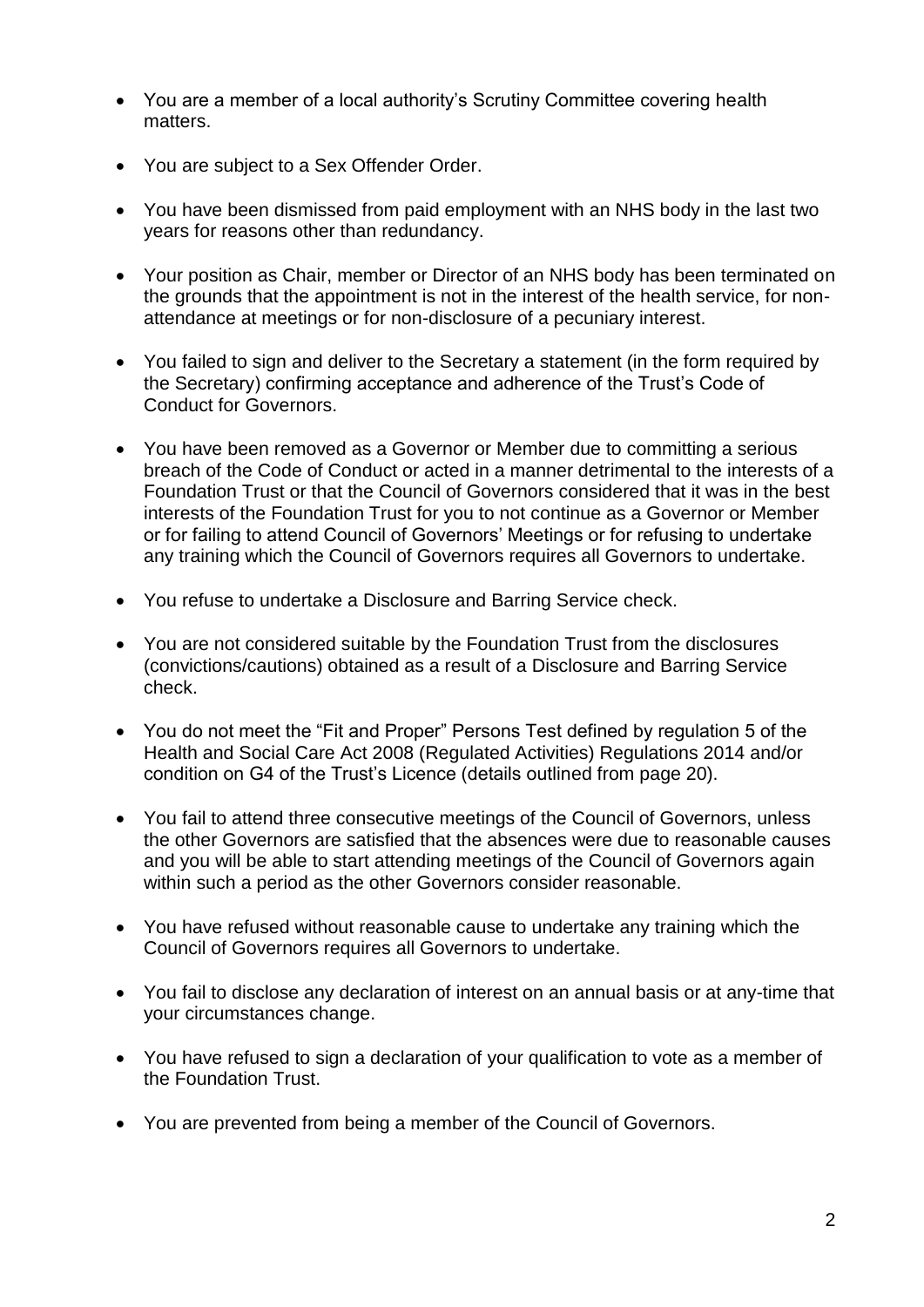# **Additional Mandatory Requirements**

## **Declaration of Interests**

Members of the Council of Governors are expected on an annual basis, or at any time should their circumstances change, to disclose to the Council any material interests held by themselves, their spouse or partner, which are then recorded in the Register of Interests of Governors. The register is available to the public on request via the Trust's website [\(www.mft.nhs.uk\)](http://www.mft.nhs.uk/). Interests are formally documented via completion of a Governor Declaration of Interest Form (attached at Appendix 1) and reported to the Council of Governors, on an annual basis (at a Council of Governors' Meeting). Governors who fail to disclose any interest or material interest required to be disclosed under the Trust's Constitution provisions must permanently vacate their office if required to do so by a majority of the remaining Governors.

NB: Declaration if Interest Form attached – Appendix 1

## **Fit and Proper Person Declaration**

As defined by regulation 5 of the Health and Social Care Act 2008 (Regulated Activities) Regulations 2014 and/or condition on G4 of the Trust's Licence, Governors are required to meet the "fit and proper" person test.

In the event of a Governor being or becoming an "unfit person" under the Foundation Trust's Constitution, they must permanently vacate their office.

Governors, as part of the Fit and Proper Person's declaration process, are asked to state their compliance with the information below:

- 1. Fitness to carry out the role of Governor in the Manchester University NHS Foundation Trust ('the Trust') is determined by the Health and Social Care Act 2008 (Regulated Activities) Regulations 2014 ("**the Regulated Activities Regulations**") and/or condition on G4 of the Trust's Licence.
- 2. By signing the declaration below, you are confirming that you do not fall within the definition of an "unfit person" or any other criteria set out below, and that you are not aware of any pending proceedings or matters which may call such a declaration into question.
- 3. It is a condition of appointment that those holding a Governor post in the Trust provide confirmation in writing, on appointment and thereafter on demand, of their fitness to hold such a position.
- 4. Chairs and Non-Executive Directors are also required to meet the "fit and proper persons" test for Directors.
- 5. The Trust shall not appoint, or permit to continue as a Director or Governor, any person who is an unfit person.
- 6. The Trust's Constitution permits the summary termination in the event of a Governor being, or becoming, an unfit person. The Trust will enforce that provision promptly upon discovering any Governor to be an unfit person.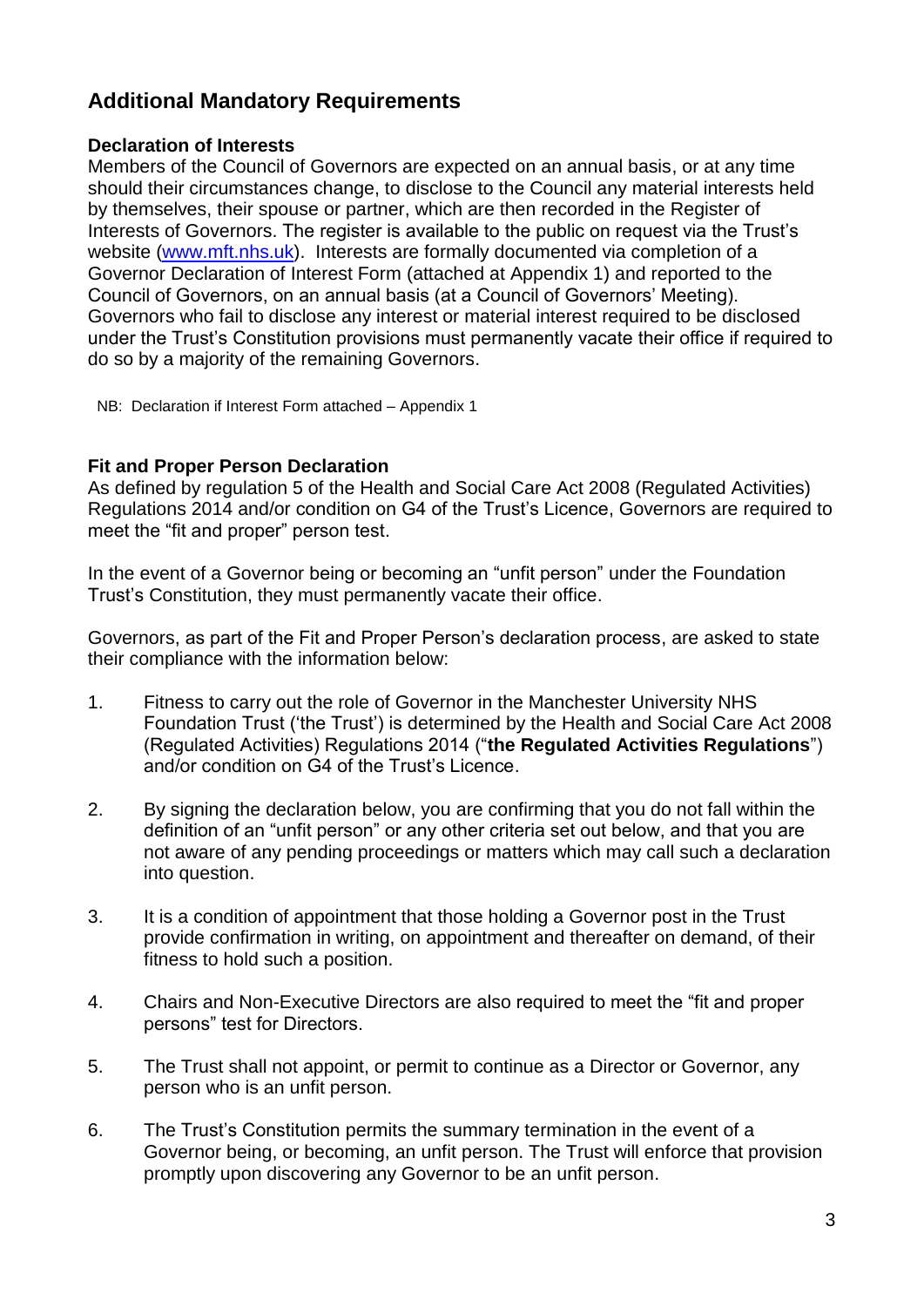## **Regulated Activities Regulations**

- 7. The definitions of being fit under the requirements of paragraph 3 of Regulation 5 of the Regulated Activities Regulations are that:
	- (a) the individual is of good character;
	- (b) the individual has the qualifications, competence, skills and experience which are necessary for the relevant office or position or the work for which they are employed;
	- (c) the individual is able by reason of their health, after reasonable adjustments are made, of properly performing tasks which are intrinsic to the office or position for which they are appointed or to the work for which they are employed;
	- (d) the individual has not been responsible for, privy to, contributed to or facilitated any serious misconduct or mismanagement (whether unlawful or not) in the course of carrying on a regulated activity or providing a service elsewhere which, if provided in England, would be a regulated activity; and
	- (e) none of the grounds of unfitness specified in Part 1 of Schedule 4 apply to the individual.
- 8. The grounds of unfitness specified in Part 1 of Schedule 4 to the Regulated Activities Regulations are:
	- (a) the person is an undischarged bankrupt or a person whose estate has had sequestration awarded in respect of it and who has not been discharged;
	- (b) the person is the subject of a bankruptcy restrictions order or an interim bankruptcy restrictions order or an order to like effect made in Scotland or Northern Ireland;
	- (c) the person is a person to whom a moratorium period under a debt relief order applies under Part VIIA (debt relief orders) of the Insolvency Act 1986;
	- (d) the person has made a composition or arrangement with, or granted a trust deed for, creditors and not been discharged in respect of it;
	- (e) the person is included in the children's barred list or the adults' barred list maintained under section 2 of the Safeguarding Vulnerable Groups Act 2006, or in any corresponding list maintained under an equivalent enactment in force in Scotland or Northern Ireland;
	- (f) the person is prohibited from holding the relevant office or position, or in the case of an individual for carrying on the regulated activity, by or under any enactment.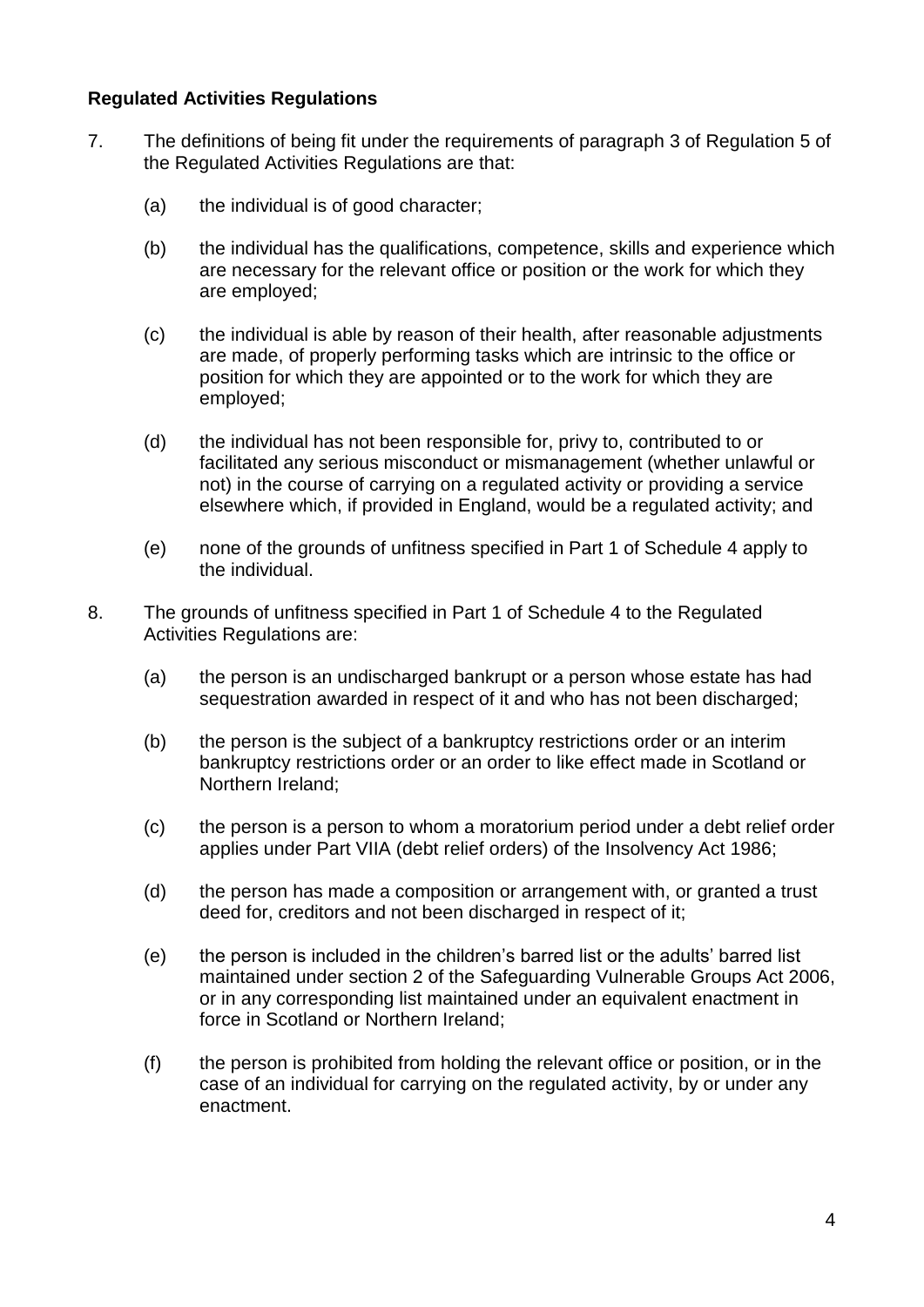- 9. In assessing good character, the matters to be considered must include those listed in Part 2 of Schedule 4 which are:
	- (a) Whether the person has been convicted in the United Kingdom of any offence or been convicted elsewhere of any offence which, if committed in any part of the United Kingdom, would constitute an offence.
	- (b) Whether the person has been erased, removed or struck-off a register of professionals maintained by a regulator of health care or social work professionals.

# **Code of Conduct**

Our Governors are required to sign a declaration saying that they will comply with our Code of Conduct. You cannot become (or continue as) a Governor if you failed to sign and deliver to the Secretary a statement (in the form required by the Secretary) confirming acceptance of the Code of Conduct for Governors.

If a Governor commits a serious breach of the Code of Conduct; or they have acted in a manner detrimental to the interests of the Foundation Trust; and the Council of Governors consider that it is not in the best interests of the Foundation Trust for them to continue as a Governor, under the Trust's Constitution provisions they must permanently vacate their office if required to do so by a majority of the remaining Governors.

Key elements of the Governors' Code of Conduct are outlined below.

As an NHS Foundation Trust Governor:

- I will commit to actively support the Trust's Vision and Values.
- I will seek at all time to support the Trust in its aims and priorities and ensure that its needs and interests are foremost in decision-making.
- I will act with discretion and care in respect of difficult and confidential issues.
- I will maintain confidentiality with regard to information gained.
- I will uphold the seven principles of public life as outlined by the Nolan Committee (attached - Appendix 2).
- I will acknowledge that the Trust is an apolitical organisation.
- If I am a member of a trade union, political party or other organisation, I recognise that I will not be representing those organisations, but will be representing the public and staff that elected me or the organisation that nominated me.
- I will be honest and act with integrity and probity at all times.
- I will seek to ensure that my Governor colleagues are valued and that judgements about them are consistent, fair and unbiased and are properly founded.
- I will show my commitment to working as a team member by working with my colleagues in the NHS and wider community.
- I will seek to ensure that the membership of the constituency, area or category that I represent is properly informed and able to influence services.
- I will seek to ensure that no one is discriminated against because of their religion, belief, race, colour, gender, marital status, disability, sexual orientation, age, social or economical status or national origin.
- I will at all times comply with the Constitution, Standing Orders and Standing Financial Instructions of the Trust.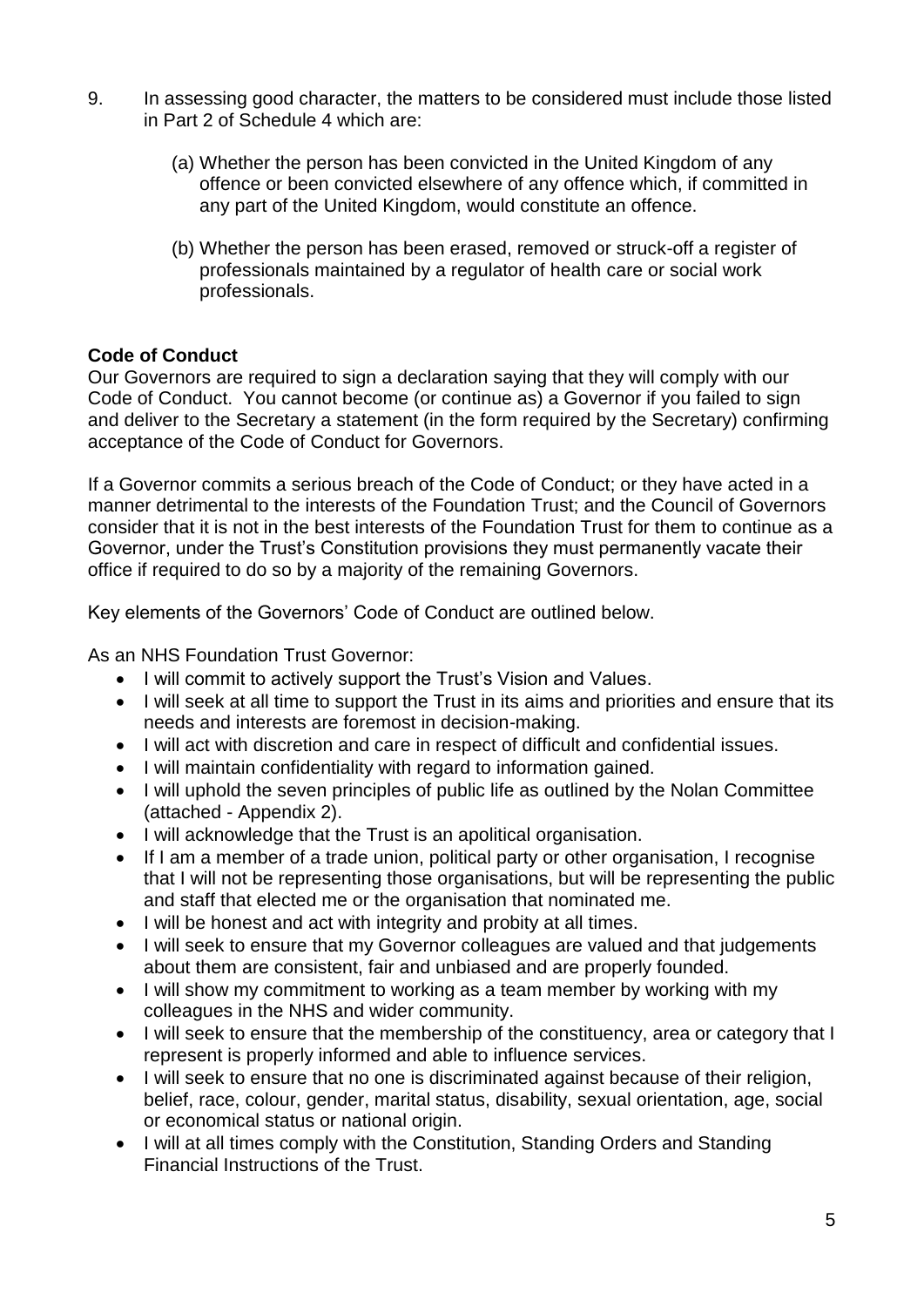- I will seek to ensure that the best interests of the public, patients, carers and staff are upheld in decision-making and that decisions are not improperly influenced by gifts or inducements.
- I will support and assist the Chief Executive of the Trust in his responsibility to answer to the Independent Regulator, Commissioners and the Public in terms of fully and faithfully declaring and explaining the use of resources and the performance of the total NHS in putting national policy into practice and delivering targets.
- NB: Code of Conduct Form attached Appendix 3

# **Disclosure and Barring Service Check (formerly CRB)**

In keeping with the Trust's Constitution, all Governors are required to consent to and clear a Disclosure and Barring Service check. This check is designed to confirm whether you have a criminal record. This is important for an organisation which has responsibility for young and vulnerable members of the public. Clearance from the Disclosure and Barring Service allows the organisation to confidently allow you to carry out your role.

A Governor will be disqualified if on the basis of disclosures (convictions/cautions) obtained through a Disclosure and Barring Service check, he/she is not considered suitable by the Foundation Trust or that such a person are such that it would be inappropriate for him/her to become or continue as a Governor or it would adversely affect public confidence in the Trust or otherwise bring the Trust into disrepute.

# **Other Policies and Guidelines**

In addition to the above, Governors are also required to comply with the following Policies/Guidelines:

- Trust Internet and E-mail Use Policy
- Trust Media Policy
- Social Media A Guide for Governors.

# **Governance Arrangements**

In order to progress a Governor's start in office, individuals are requested to review/complete the following:

- Security/Identification Badge application form
- Contact Information Form
- Governor Skill Mix Matrix
- Governor Photograph Consent Form.

All new Governor Forms, Policies and Guidelines will be issued to individuals following their formal announcement at our Members' Meeting and we invite all candidates to attend as it provides an opportunity to meet and interact with fellow Members/Governors in addition to meeting our Board of Directors.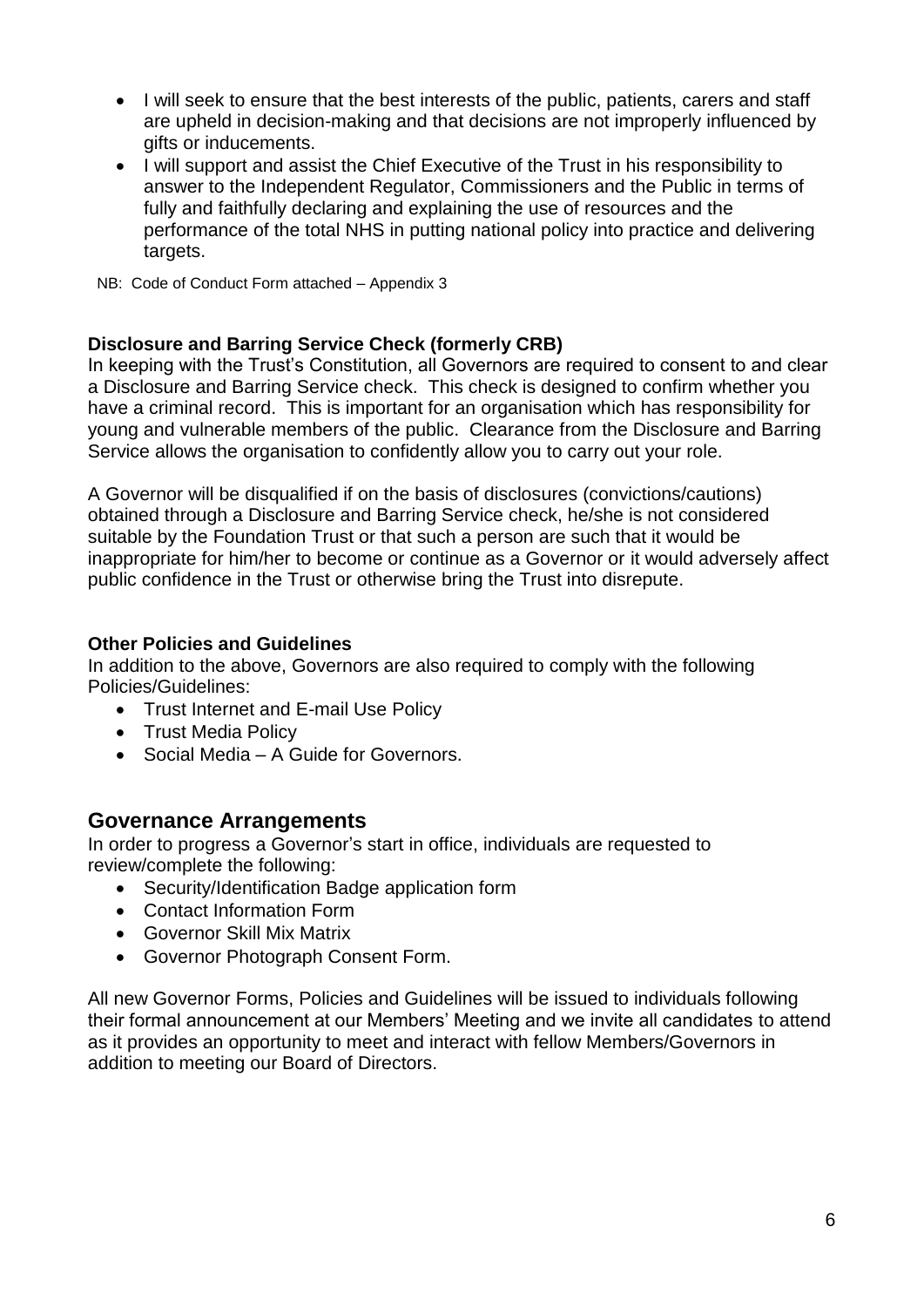We also ask new Governors to provide a digital photograph and pen portrait information (max. 250 words) as this information is displayed on our website for members of the public to view.

### **Please note that the Trust will not issue Security ID Badges or E-mail accounts until all Governance arrangements have been completed and processed.**

## **Governor Meetings**

A full list of Governor meeting dates is included in our Chairman's Briefing which is circulated to all Governors on a bi-monthly basis with Governor Meetings being predominantly held during the day (anytime between 9.00 am – 5.00 pm).

## **Ground Rules for Meetings**

- Governors are expected to attend meetings whenever possible if unable to attend a meeting, apologies should be forwarded to the Trust Secretary and/or meeting organiser as soon as possible.
- Governors are expected to attend meetings on time if anticipated will be late, the Trust Secretary and/or meeting organiser should be informed as soon as possible.
- Governors are expected to stay for the duration of the meeting (starting and ending meetings on time).
- All mobile phones are expected to be switch off for the duration of the meeting.
- Respect and value that everyone is different and will think differently, with Governors being expected to embrace people's differing views.
- Governors are expected to actively listen and be receptive.
- When seeking clarification and/or raising a question, Governors are asked to raise their hand and wait until the Chair invites the question (refraining from interrupting the speaker until the appropriate time).
- One person should speak at a time and, when available, use a microphone.
- When speaking, Governors are expected to use polite, plain and simple language, taking care not to talk for too long or too hastily.
- In the event that a speaker is not understood, Governors are to politely request them to repeat or provide a further explanation of what they are saying. It is likely that other attendees will also benefit from this request.
- Governors are encouraged to actively participate in meetings. Even if not a confident speaker, other attendees often feel assured that attendees are engaged and are actively following the meeting discussion by positive behaviours e.g. nodding head gestures etc.
- Governors should not use abbreviations with words being spoken in full, e.g. Accident and Emergency rather than A&E.
- Governors must treat any information which they receive as confidential, and must not disclose it to any third party without the express permission of an authorised representative of the Trust.
- Governors are expected to be polite and respectful at all time. If a Governor disagrees with a point/issue that is made, they must ensure that their disagreement is in relation to this point/issue only and not with any individual involved.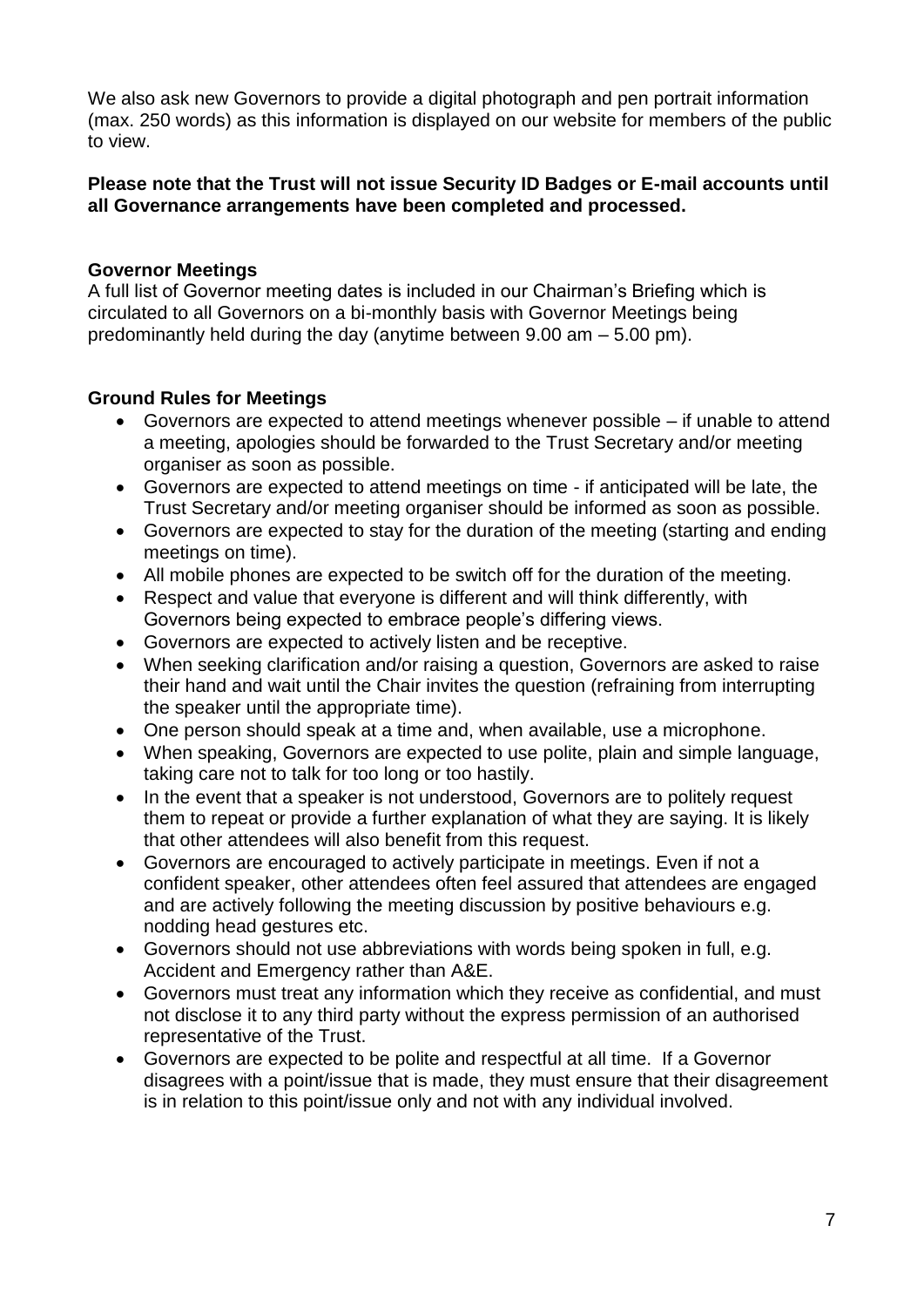# **Termination of Office**

You will cease to be a Governor if:

- You resign in writing to the Trust's Secretary.
- You do not attend three consecutive Council of Governors' Meetings unless you could give a reasonable reason or you start attending meetings again.
- You do not take part in the training programmes which are considered essential for all Governors unless you had a reasonable reason.
- You are no longer a member of the constituency, area or staff class that you were elected to represent (this applies to elected Governors – Public and Staff).
- The organisation you represent, in the case of Nominated (Appointed) Governors, terminates your appointment.
- A change in your circumstances means that you no longer meet the criteria for being a Governor.
- You fail to comply with the Trust's mandatory requirements (Declaration of Interests, Fit and Proper Persons Test, Code of Conduct and Disclosure and Barring Service check).

## **All Governors positions (Public, Staff and Nominated) are subject to the fulfilment of the aforementioned eligibility criteria with Governors ceasing to hold office should this criteria be/become unfulfilled.**

# **Additional Information - Support for Governors**

All new Governors are expected to participate in an Induction Programme which is aimed to ensure that individuals fully understand the role and responsibilities of a Governor.

New Governors are also invited to attend an introduction meeting with our Chairman at which individuals are issued with a Governor Resource Pack which provides more detailed information about the role of Governor in addition to information about our NHS Foundation Trust and the services that we provide.

We also invite new Governors to participate in a site tour so to familiarise themselves with the hospital areas at Central Site.

Ongoing support for the Council of Governors is provided by the Director of Corporate Services/Trust Secretary and Foundation Trust Membership Manager.

# **Additional Support**

As an NHS Foundation Trust, we are committed to establishing a truly representative membership and welcome Members and Governors from all backgrounds and protected characteristics. We do not tolerate any form of discrimination, harassment or victimisation.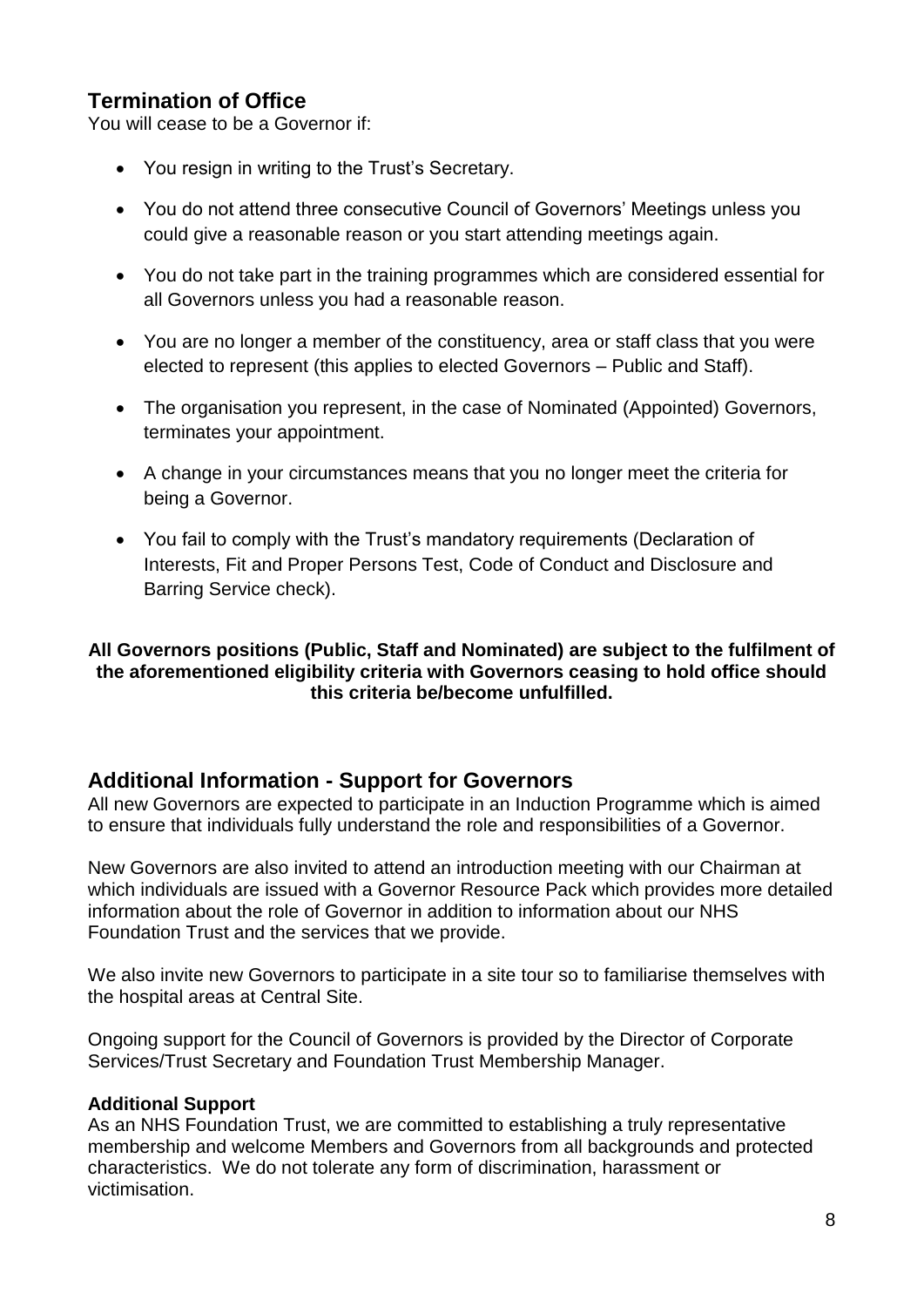We are committed to supporting Governors so that they are able to undertake their role to the best of their ability and we recognise that you may need additional support in order for you to do this. We appreciate that additional support may be required for a variety of reasons including: -

- Physical accessibility (e.g. disability, older or frail people)
- Language
- Culture and traditions
- Social expectations (young people)
- Lifestyles.

In relation to disabilities we appreciate that these are of a diverse nature and if a Governor considers him or herself to have a disability and/or requires additional support in relation to their Governor role, or for any other reason, support arrangements will be made via the Director of Corporate Services/Trust Secretary and/or Foundation Trust Membership Manager.

As part of the membership application process, we ask applicants to disclose information in relation to their ethnicity, language and disability status with all information collected being confidential, in keeping with Data Protection rules and not released to third parties. If the information that you supplied as part of your initial membership application process has changed or changes in the future, please contact the Foundation Trust Membership Manager (via the Foundation Trust Membership Office - contact details below).

# **Further Information**

A more detailed list of Governor and Membership specifications can be found in the Trust's Constitution copy available via the Foundation Trust Membership Office - contact details below:

# **By Post:**

Freepost Plus RRBR-AXBU-XTZT MFT NHS Trust Oxford Road **Manchester** M13 9WL

# **By Phone:**

0161 276 8661 (office hours 9.00 am to 5.00 pm, Monday to Friday; answering machine outside these hours)

**E-mail:**  [ft.enquiries@mft.nhs.uk](mailto:ft.enquiries@mft.nhs.uk)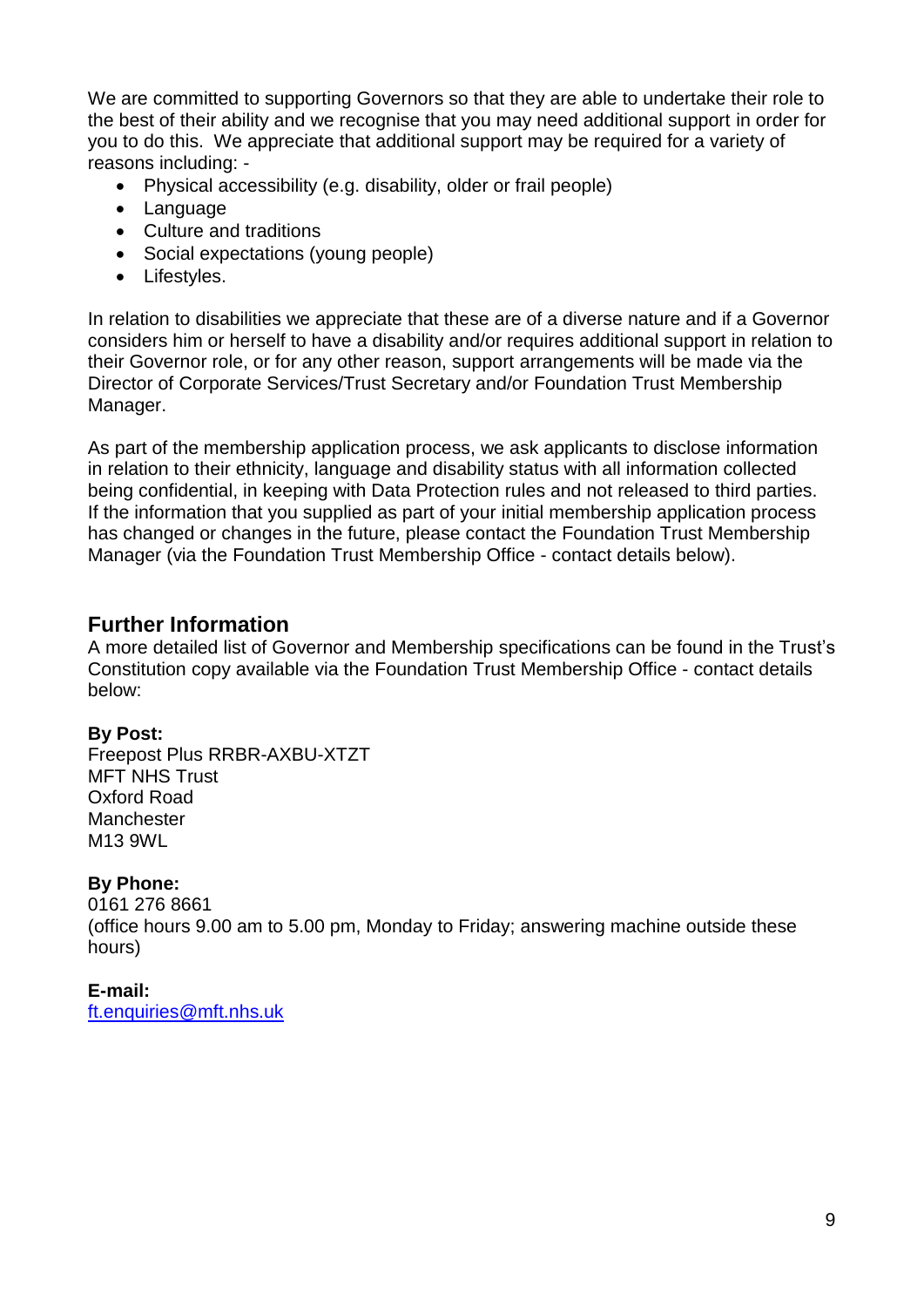**Appendix 1**



# **Governor Declaration of Interests**

**Name: ……………………………………………………………………………….**

**Contact No: …………………………………………………………………………..**

Dear Colleague

The Trust is required to complete an annual review of the Register of Interests and update it accordingly. The Constitution states that: -

If a Governor has a pecuniary, personal or family interest, whether that interest is actual or potential and whether that interest is direct or indirect, in any proposed contract or other matter which is under consideration or is to be considered by the Council of Governors, the Governor shall disclose that interest to the members of the Council of Governors as soon as he becomes aware of it. The Standing Orders for the Council of Governors (Annex 6) shall make provision for the disclosure of interests and arrangements for the exclusion of a Governor declaring any interest from any discussion or consideration of the matter in respect of which an interest has been disclosed.

A material interest is:

- any directorship of a company;
- any interest or position in any firm, company, business, or organisation (including any charitable or voluntary organisation) which has or is likely to have a trading or commercial relationship with the Foundation Trust;
- any interest in an organisation providing health and social care services to the National Health Service;
- a position of authority in a charity or voluntary organisation in the field of health and social care;
- any connection with any organisation, entity or company considering entering into a financial arrangement with the Foundation Trust including but not limited to lenders or banks.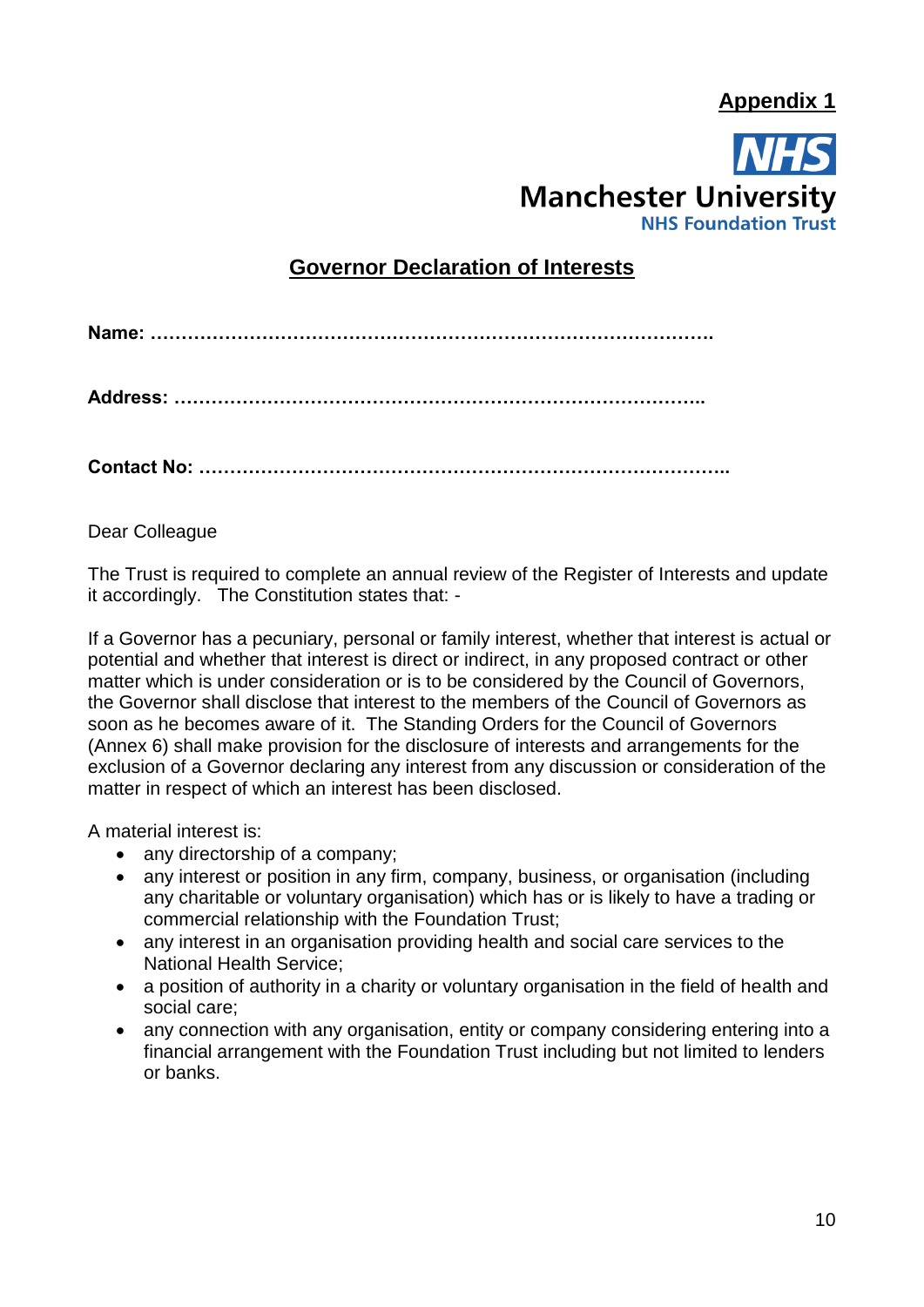Any Governor who has an interest in a matter to be considered by the Council of Governors (whether because the matter involves a firm, company, business, or organisation [including any charitable or voluntary organisation] in which the Governor or his spouse or partner has a material interest or otherwise) shall declare such interest to the Council of Governors and:

- shall withdraw from the meeting and play no part in the relevant discussion or decision; and
- shall not vote on the issue (and if by inadvertence they do remain and vote, their vote shall not be counted).

Details of any such interest shall be recorded in the register of interests of Governors.

Any Governor who fails to disclose any interest or material interests required to be disclosed under these provisions must permanently vacate their office if required to do so by a majority of the remaining Governors.

# *The Bribery Act 2010*

*The Bribery Act 2010 came into effect on the 1st July 2011 and made it a criminal offence to give promise or offer a bribe, and to request to agree to receive or accept a bribe, either at home or abroad. It also includes bribing a Foreign Official. It will increase the maximum penalty for bribery to ten years imprisonment with an unlimited fine. The Act also introduced a corporate offence of failing to prevent by bribery by the organisation not having adequate preventative procedures in place. An organisation may avoid conviction if it can show that it had procedures and protocols in place to prevent bribery. The organisation should carry out assessments of the risks of bribery and corruption in its business on a periodic basis. Procedures will be put in place that are proportionate to the bribery risks identified and for the Trust this will include information on the Trust's intranet and internet sites and additions to the Standing Orders (Standards of Business Conduct) and the declaration of interest and gifts and hospitality form.*

If you require any further guidance a copy of the Trust's Standards of Business Conduct and Hospitality Policy are available from the Trust Secretary.

**Alwyn Hughes Director of Corporate Services/Trust Secretary**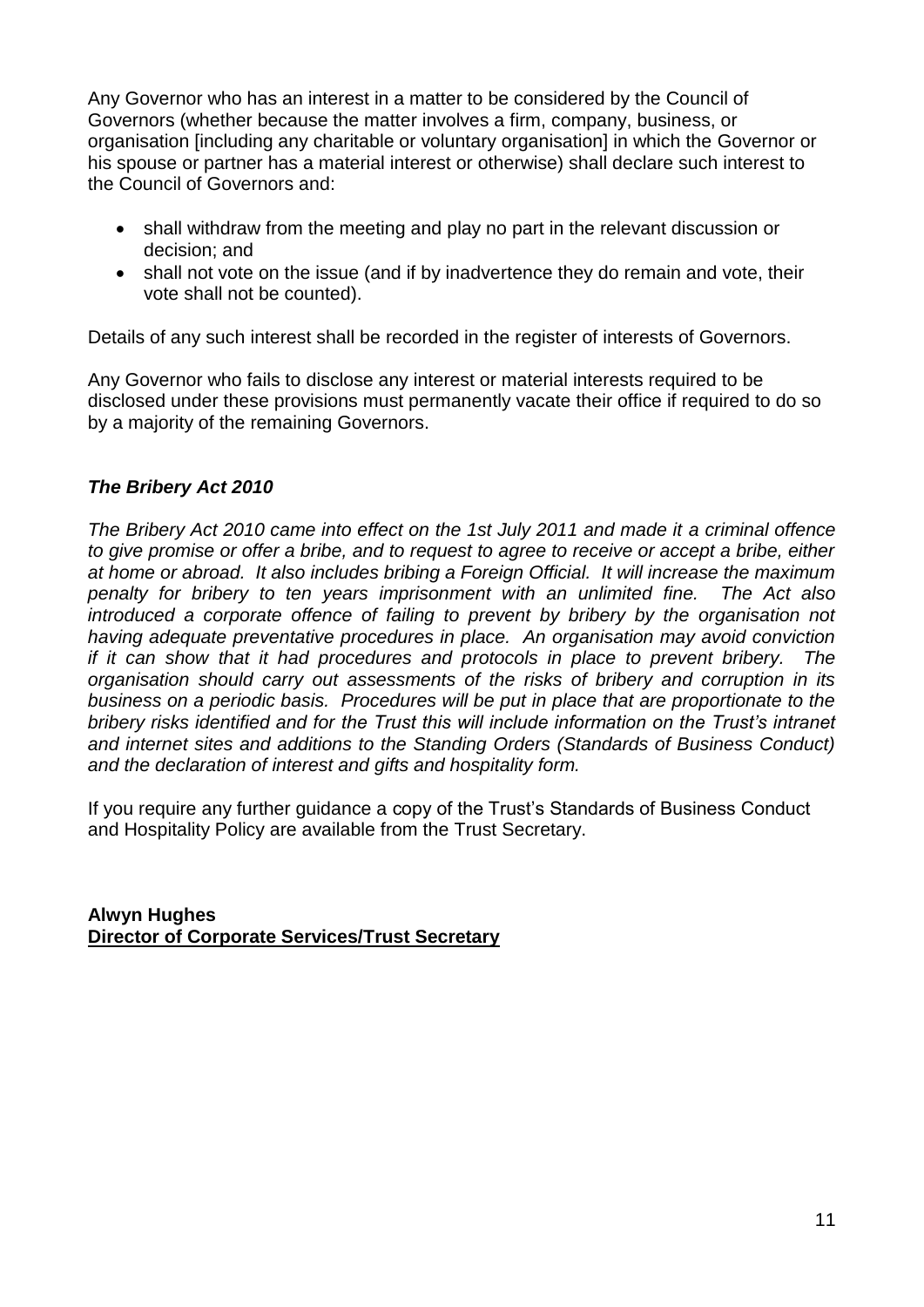

# **REGISTER OF INTERESTS**

| <b>NAME</b> | <b>GOVERNOR</b><br><b>POSITION HELD</b> | <b>INTERESTS DECLARED</b> |
|-------------|-----------------------------------------|---------------------------|
|             |                                         |                           |
|             |                                         |                           |
|             |                                         |                           |
|             |                                         |                           |
|             |                                         |                           |
|             |                                         |                           |

**Date: ……………………………………………………………………**

**Signed: …………………………………………………………………**

#### **PLEASE RETURN TO DIRECTOR OF CORPORATE SERVICES/TRUST SECRETARY**

#### **Foundation Trust Membership Office Contact Details:**

Room 315, 3<sup>rd</sup> Floor, Cobbett House, Trust Headquarters, Manchester Royal Infirmary, Oxford Road, Manchester M13 9WL

Telephone number: 0161 27 68661

Email Address: [ft.enquiries@mft.nhs.uk](mailto:ft.enquiries@mft.nhs.uk)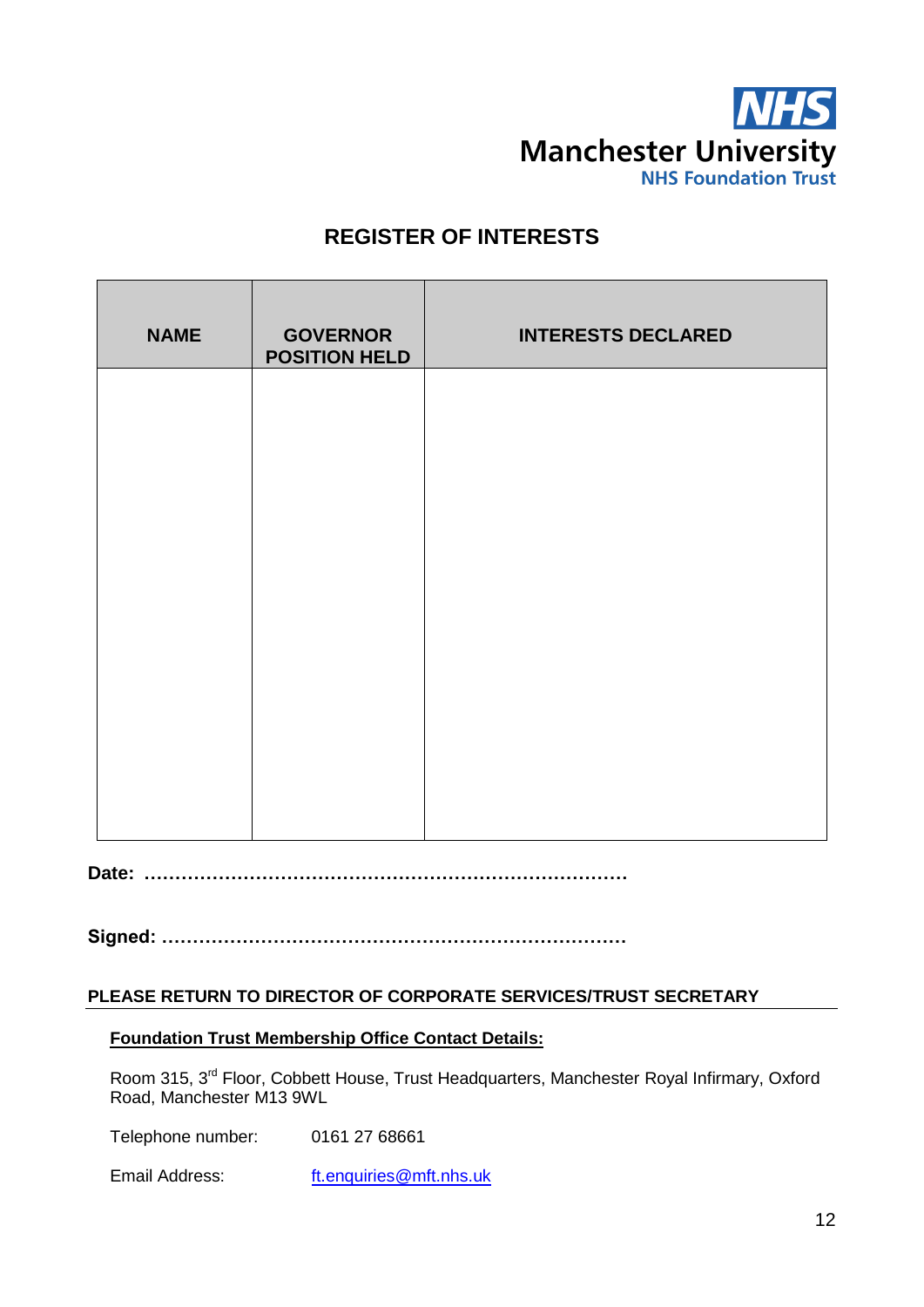#### **Nolan Principles**

The Nolan Committee has defined '**Seven Principles of Public Life**' which all holders of public office, including NHS Foundation Trust Governors, are to adhere to. These are:

#### **Selflessness**

Holders of public office should act solely in terms of the public interest. They should not do so in order to gain financial or other benefits for themselves, their family or their friends.

#### **Integrity**

Holders of public office should not place themselves under any financial or other obligation to outside individuals or organisations that might seek to influence them in the performance of their official duties.

#### **Objectivity**

In carrying out public business, including making public appointments, awarding contracts, or recommending individuals for rewards and benefits, holders of public office should make choices on merit.

#### **Accountability**

Holders of public office are accountable for their decisions and actions to the Public and must submit themselves to whatever scrutiny is appropriate to their office.

#### **Openness**

Holders of public office should be as open as possible about all the decisions and actions that they take. They should give reasons for their decisions and restrict information only when the wider public interest clearly demands.

#### **Honesty**

Holders of public office have a duty to declare any private interests relating to their public duties and to take steps to resolve any conflicts arising in a way that protects the public interest.

#### **Leadership**

Holders of public office should promote and support these principles by leadership and example.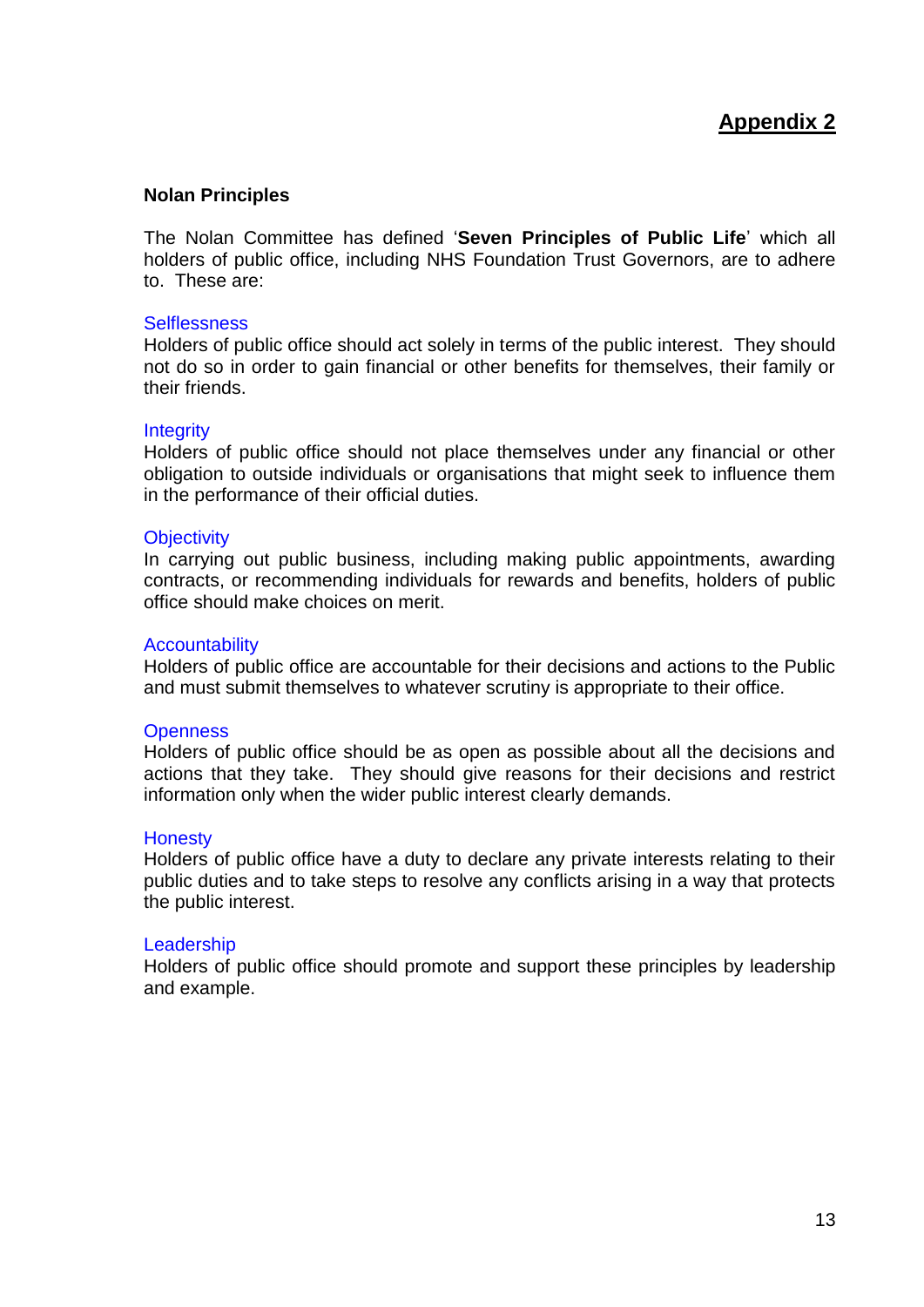# **Appendix 3**



# **Code of Conduct for Governors**

#### **1. Purpose of This Document**

- **1.1.** This document sets out the standard of personal behaviour and conduct required of Governors of Manchester University NHS Foundation Trust. It is the Code of Conduct for Governors referred to in the Constitution of the Foundation Trust.
- **1.2.** A material breach of this Code of Conduct may result in removal as a Governor, as provided in the Constitution.
- **1.3.** As a condition of remaining a Governor, all Governors are required to sign a confirmation that they have received, read and agree to comply with this Code of Conduct.

#### **2. Qualification and Eligibility to be a Governor**

**2.1.** The Foundation Trust's Constitution set out the criteria by which an individual is qualified and eligible to be a Governor. A Governor shall notify the Trust Secretary immediately on becoming aware that they no longer fulfil, or may no longer fulfil any of these criteria.

#### **3. Duties of Governors**

- **3.1.** Obeying the law and complying with the Constitution
	- **3.1.1.** In carrying out their role, Governors are required to obey the law, and to comply with the Foundation Trust's Constitution.
	- **3.1.2.** If in any doubt about this on any particular matter, a Governor should in the first place seek advice from the Trust Secretary.

#### **3.2. Duty of Good Faith**

- **3.2.1.** Governors are required at all times to be truthful and honest with each other, and with any other people with whom they have any contact as a Governor.
- **3.2.2.** Governors are required at all times to act in the best interests of the Foundation Trust. They have a responsibility to make known the views, concerns and aspirations of those whom they have been elected to represent, or who appointed them; but any decision they make must be made in what each Governor honestly believes to be the best interests of the Foundation Trust.
- **3.2.3.** Governors owe a duty of undivided loyalty to the Foundation Trust.
	- **3.2.3.1.** Governors must not allow themselves to be in a situation where any other interest which they have comes into conflict with their duty as a Governor.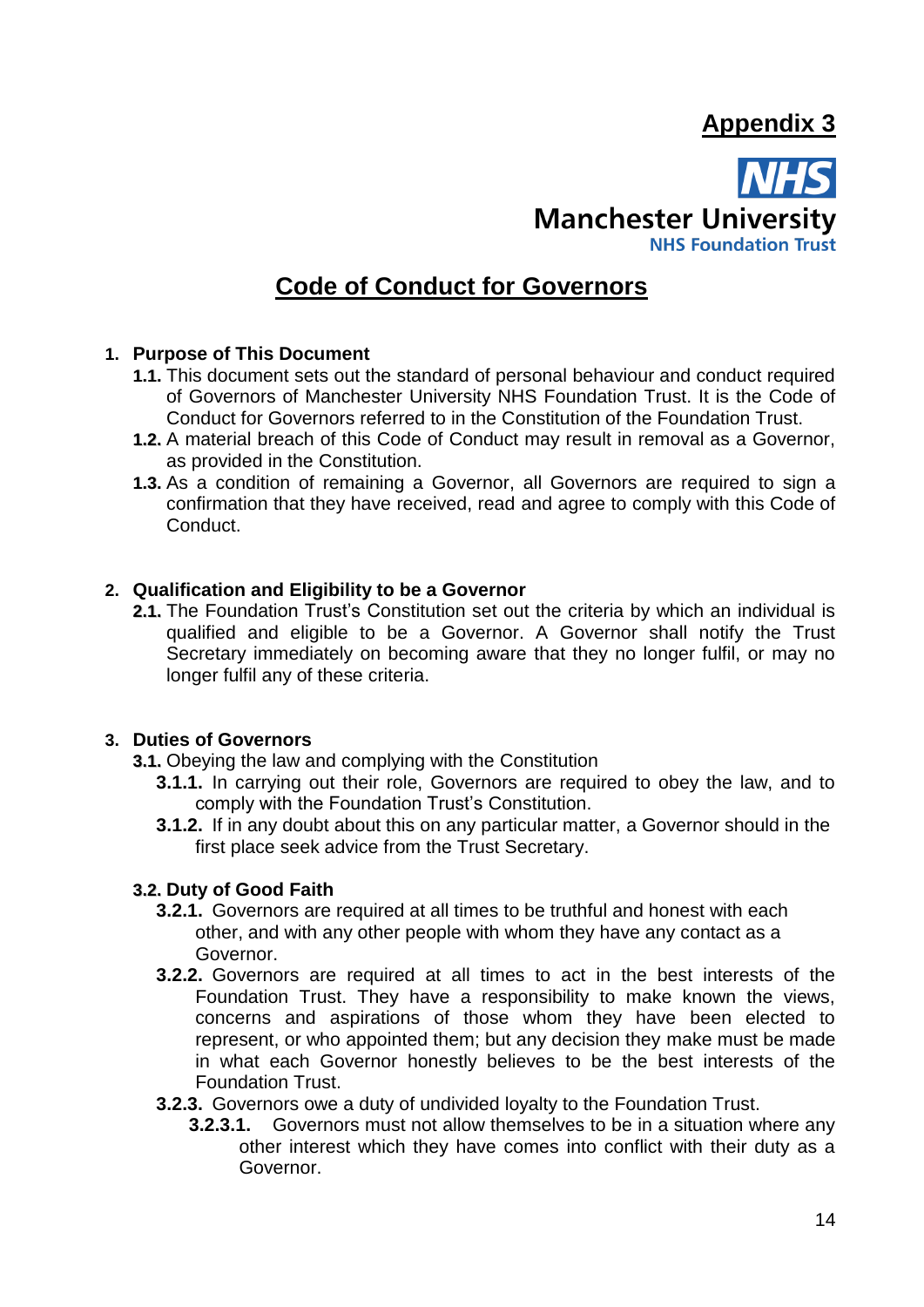- **3.2.3.2.** Governors must disclose or declare any interest as required by the Constitution. If in any doubt about whether an interest should be disclosed or declared, a Governor should consult the Trust Secretary.
- **3.2.3.3.** Governors must not use their position as Governor to secure any personal advantage.
- **3.2.4.** Governors must treat any information which they receive as confidential, and must not disclose it to any third party without the express permission of an authorised representative of the Foundation Trust.

## **3.3. Being Careful**

- **3.3.1.** Governors have a duty to take such care in carrying out their responsibilities as a reasonable person would take in relation to their own affairs: doing their best.
- **3.3.2.** This includes attending meetings, preparing in advance for meetings by reading papers, asking for advice when it is needed, and attending any training provided by the Foundation Trust.

## **4. Standards of Behaviour**

- **4.1.** Governors are required at all times to treat each other, and any other people with whom they have any contact as a Governor, with dignity, respect and fairness.
- **4.2.** Governors should at all times work co-operatively with others involved in the governance of the Foundation Trust, and strive to make the governance arrangements work for the best interests of the Foundation Trust.
- **4.3.** Governors must uphold the seven principles of public life (Nolan Principles).
- **4.4.** Governors should refer any media enquiries to those within the Foundation Trust's management responsible for public relations. A Governor has no authority to represent the Foundation Trust to any other person or organisation unless expressly authorised to so.
- **4.5.** Governors must not bring the Foundation Trust into disrepute.
- **4.6.** Governors must uphold the values of the Foundation Trust.

#### **5. Non-compliance with this Code of Conduct**

- **5.1.** If a Governor commits a material breach of this Code of Conduct, it may result in removal by resolution of the requisite majority of the remaining Governors, as required by the Constitution.
- **5.2.** Before any resolution to remove a Governor may be considered by the remaining Governors at a meeting:
	- **5.2.1.** Full details of the alleged material breach shall be put in writing, together with details of the grounds upon which it is considered not to be in the best interests of the Foundation Trust for them to continue as a Governor, and sent to the Governor concerned to be received not less than 14 days before the meeting.
	- **5.2.2.** The Governor shall be given the opportunity to respond, in writing or in person at the meeting.